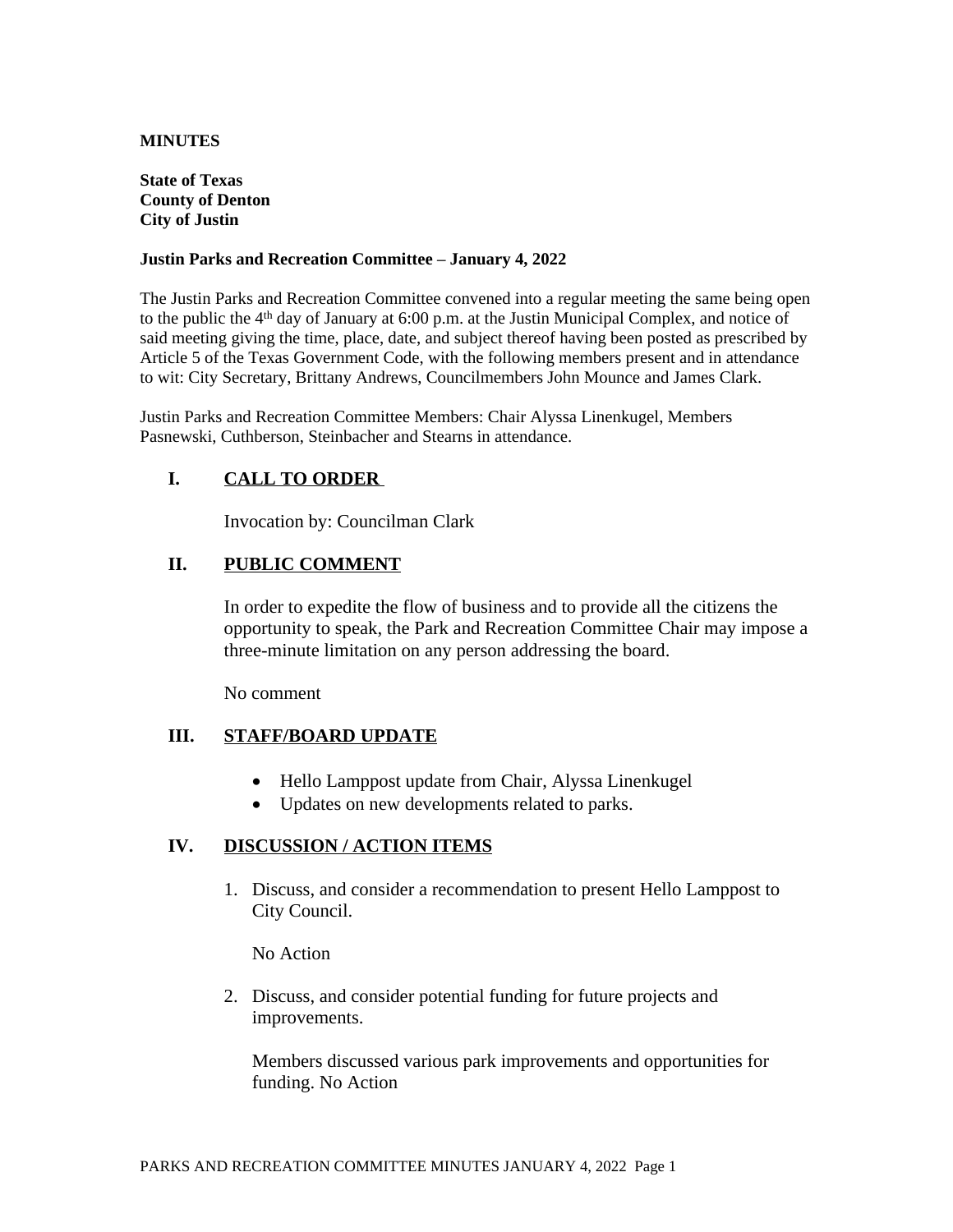3. Discuss, and consider a recommendation to City Council regarding the Disc Golf Course at Community Park.

**Member Linenkugel moved to recommend pulling up the current disc golf course immediately and take steps toward re-design and location. Seconded by: Member Cuthberson Aye votes: Members Linenkugel, Pasnewski, Steinbacher, Stearns, and Cuthbertson Motion carries**

4. Discuss, and consider the Keep Justin Beautiful Committee.

**Member Stearns moved to approve the Parks and Recreation Board members assume the role as Keep Justin Beautiful Committee temporarily, or until commission can fill with new members. Seconded by: Member Cuthberson Aye votes: Members Linenkugel, Pasnewski, Steinbacher, Stearns, and Cuthbertson Motion carries**

5. Discuss, and consider Parks and Recreation Advisory Board objectives, and statement that defines the Board.

**Member Stearns moved to approve the statement as presented and have placed on the Website. Seconded by: Member Steinbacher Aye votes: Members Linenkugel, Pasnewski, Steinbacher, Stearns, and Cuthbertson Motion carries**

6. Discuss fundraising.

Members discussed the brick pavers, breaking down cost to initially purchase and asked members to bring back a design and full cost breakdown to the next meeting.

## **V. CONSENT**

7. Consider and take appropriate action to approve Park Board minutes dated November 2, 2021, and November 30, 2021.

**Member Stearns made the motion to approve consent items. Seconded by: Member Pasnewski Aye votes: Members Linenkugel, Pasnewski, Steinbacher, Stearns, and Cuthbertson**